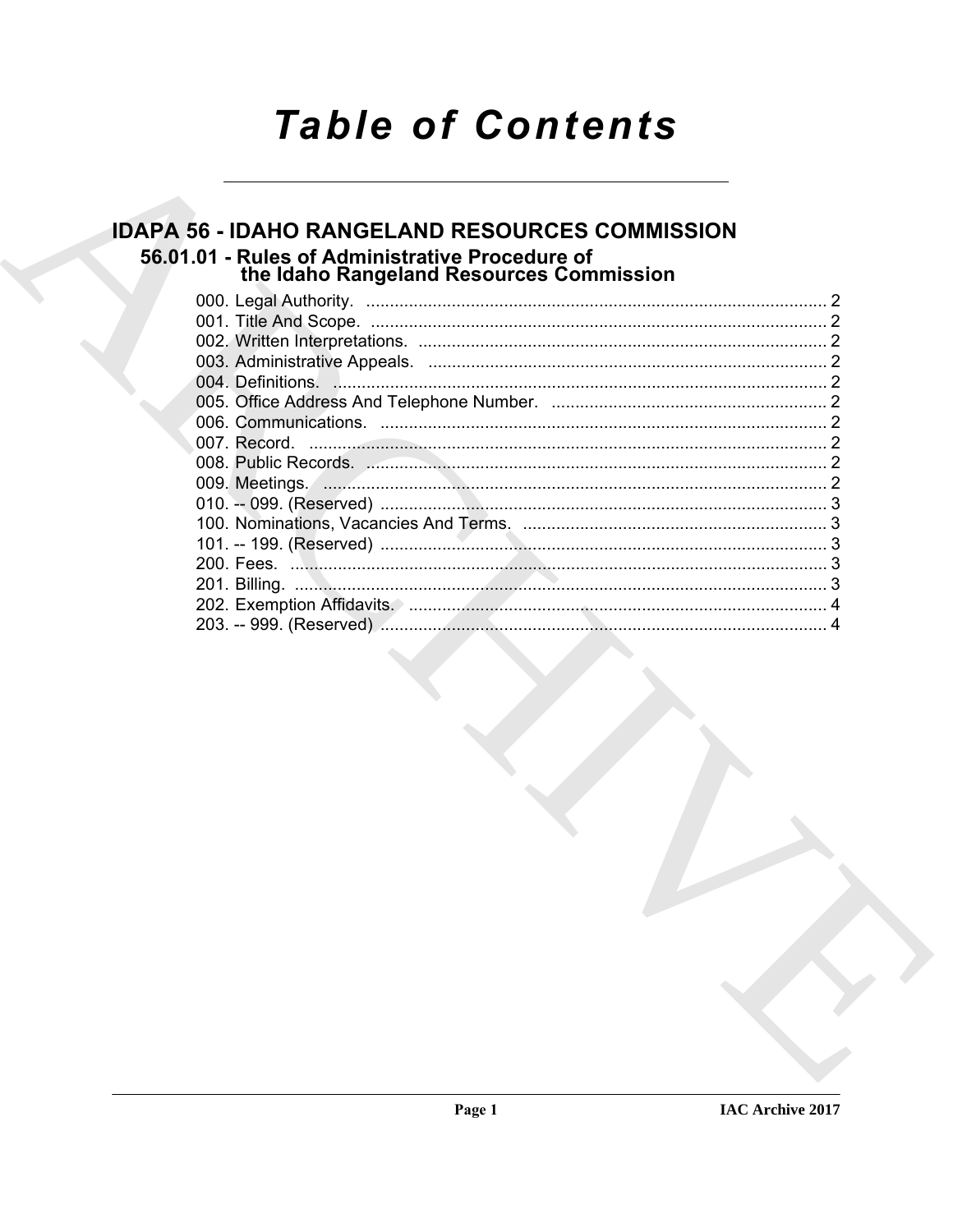#### **IDAPA 56 TITLE 01 CHAPTER 01**

## <span id="page-1-0"></span>**IDAPA 56 - IDAHO RANGELAND RESOURCES COMMISSION**

#### **56.01.01 - RULES OF ADMINISTRATIVE PROCEDURE OF THE IDAHO RANGELAND RESOURCES COMMISSION**

### <span id="page-1-13"></span><span id="page-1-5"></span><span id="page-1-4"></span><span id="page-1-3"></span><span id="page-1-2"></span><span id="page-1-1"></span>**000. LEGAL AUTHORITY.**

| <b>CHAPTER 01</b>                                                                                                                                                                                                                                                                                                                                                  |             |  |  |
|--------------------------------------------------------------------------------------------------------------------------------------------------------------------------------------------------------------------------------------------------------------------------------------------------------------------------------------------------------------------|-------------|--|--|
| <b>IDAPA 56 - IDAHO RANGELAND RESOURCES COMMISSION</b>                                                                                                                                                                                                                                                                                                             |             |  |  |
| 56.01.01 - RULES OF ADMINISTRATIVE PROCEDURE OF<br>THE IDAHO RANGELAND RESOURCES COMMISSION                                                                                                                                                                                                                                                                        |             |  |  |
| 000.<br><b>LEGAL AUTHORITY.</b><br>This chapter is adopted under the legal authority of Title 58, Chapter 14, Idaho Code.                                                                                                                                                                                                                                          | $(3-28-00)$ |  |  |
| 001.<br><b>TITLE AND SCOPE.</b><br>The title of this chapter is "Rules of Administrative Procedure of the Idaho Rangeland Resources Commission," and<br>cited as IDAPA 56.01.01. These rules set forth the practices and procedures for the activities of the Rangeland<br>Resources Commission.                                                                   | $(3-28-00)$ |  |  |
| <b>WRITTEN INTERPRETATIONS.</b><br>002.<br>Written interpretations of these rules, if any, are available from the Commission business office.                                                                                                                                                                                                                      | $(3-28-00)$ |  |  |
| <b>ADMINISTRATIVE APPEALS.</b><br>003.<br>The provisions of IDAPA 04.11.01, "Idaho Rules of Administrative Procedure of the Attorney General," shall govern<br>all contested cases filed pursuant to the provisions of Title 67, Chapter 52, Idaho Code.                                                                                                           | $(3-28-00)$ |  |  |
| 004.<br><b>DEFINITIONS.</b><br>As used in this chapter:                                                                                                                                                                                                                                                                                                            | $(3-28-00)$ |  |  |
| 01.<br><b>Commission</b> . The Idaho Rangeland Resources Commission.                                                                                                                                                                                                                                                                                               | $(3-28-00)$ |  |  |
| Fees. The amount to be paid by all owners of dry grazing land within the state of Idaho, all<br>02.<br>permittees or owners of domestic cattle and sheep utilizing Idaho state grazing lands, and all permittees or owners of<br>domestic cattle and sheep utilizing United States Forest Service or Bureau of Land Management lands within the state<br>of Idaho. | $(3-28-00)$ |  |  |
| Fee Year. The twelve (12) -month period, January 1 through December 31, of any year. (3-28-00)<br>03.                                                                                                                                                                                                                                                              |             |  |  |
| 04.<br>Fiscal Year. The twelve(12) -month period, July 1 through June 30, of any year.                                                                                                                                                                                                                                                                             | $(3-28-00)$ |  |  |
| OFFICE ADDRESS AND TELEPHONE NUMBER.<br>005.<br>The mailing address of the Commission is P.O. Box 126, Emmett, Idaho, 83617. The telephone number of the<br>business office is $(208)$ 398-7002.                                                                                                                                                                   | $(3-28-00)$ |  |  |
| <b>COMMUNICATIONS.</b><br>006.<br>All written communications and documents concerning any matter covered by these rules shall be addressed to the<br>chair at the business office of the Commission. All communications and documents are deemed to be officially<br>received only when delivered to the business office of the Commission.                        | $(3-28-00)$ |  |  |
| 007.<br><b>RECORD.</b><br>An official record shall be kept of all official proceedings before the Commission and reduced to writing. Such record<br>shall be available for public inspection at the business office of the Commission.                                                                                                                             | $(3-28-00)$ |  |  |
| 008.<br><b>PUBLIC RECORDS.</b><br>The Commission shall comply with the procedures set forth in the Public Records Act, Title 74, Chapter 1, Idaho<br>Code. The fee for providing public records shall not exceed the amounts allowed by the Public Records Act.                                                                                                    | $(3-28-00)$ |  |  |
| 009.<br><b>MEETINGS.</b>                                                                                                                                                                                                                                                                                                                                           |             |  |  |

#### <span id="page-1-17"></span><span id="page-1-16"></span><span id="page-1-15"></span><span id="page-1-14"></span><span id="page-1-7"></span><span id="page-1-6"></span>**005. OFFICE ADDRESS AND TELEPHONE NUMBER.**

#### <span id="page-1-12"></span><span id="page-1-8"></span>**006. COMMUNICATIONS.**

#### <span id="page-1-9"></span>**007. RECORD.**

#### <span id="page-1-19"></span><span id="page-1-10"></span>**008. PUBLIC RECORDS.**

#### <span id="page-1-18"></span><span id="page-1-11"></span>**009. MEETINGS.**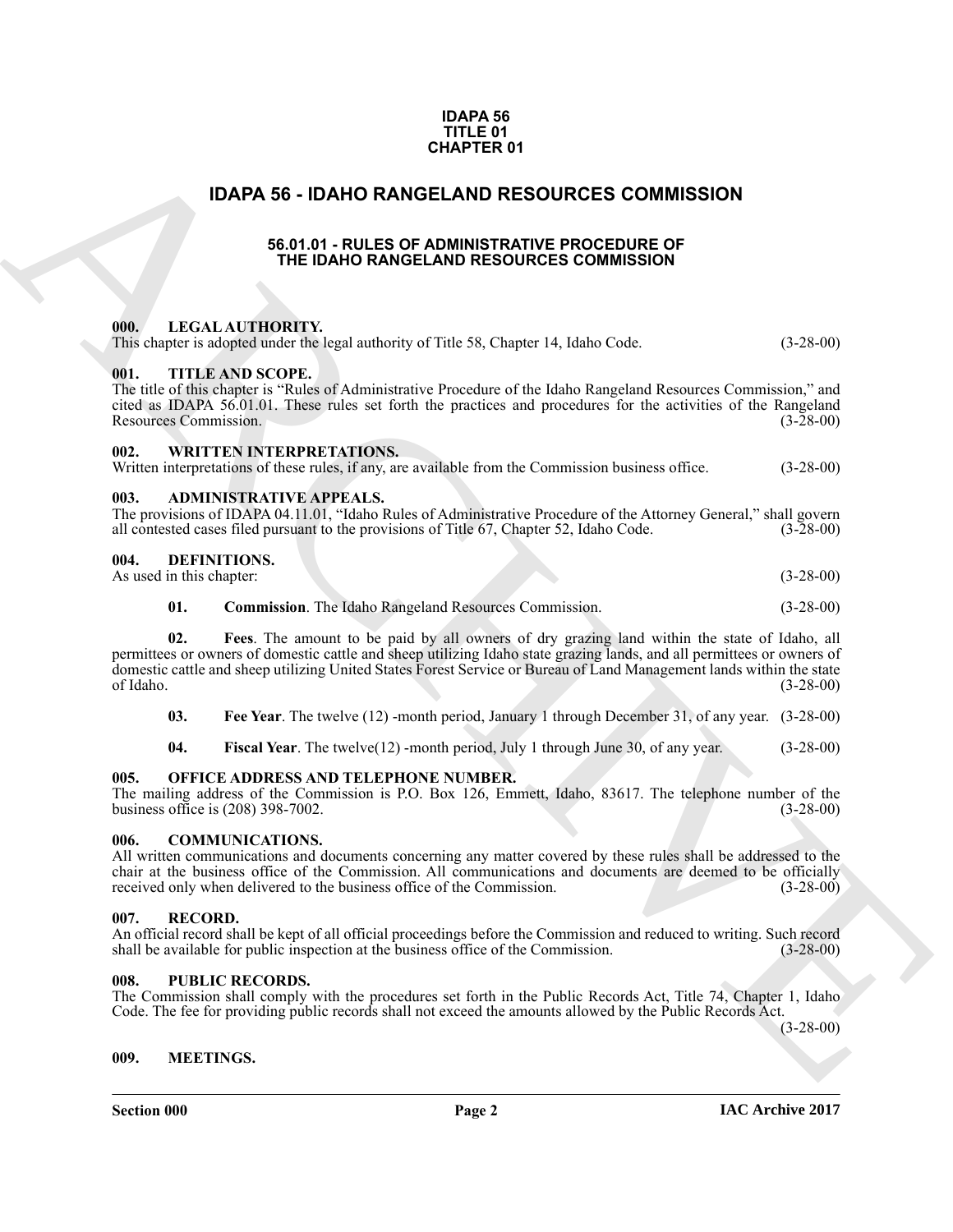<span id="page-2-13"></span>**01. Quarterly Meetings**. The Commission shall hold regular quarterly meetings. Special meetings of the Commission may be called by either the chair or upon the call of any three (3) members of the Commission.

(3-28-00)

<span id="page-2-14"></span>**02. Quorum**. A quorum of the Commission shall be three (3) members. A majority vote of Commission members present will be considered the action of the Commission as a whole. The Commission chair (or person acting in that capacity) will count as a Commission member for purposes of a quorum, but will vote only to break a tie. (3-28-00) break a tie. (3-28-00)

<span id="page-2-0"></span>**010. -- 099. (RESERVED)**

#### <span id="page-2-16"></span><span id="page-2-15"></span><span id="page-2-1"></span>**100. NOMINATIONS, VACANCIES AND TERMS.**

**01. Chair and Vice-Chair**. At its last meeting of each fiscal year, the Commission shall nominate and elect, by majority vote, a chair to serve as presiding officer at all Commission meetings. The Commission may also nominate and elect, by majority vote, a vice-chair to fulfill the duties of the chair in the event that the chair is unable<br>to attend a meeting of the Commission. to attend a meeting of the Commission.

<span id="page-2-18"></span>**02. Terms of Officers**. Terms of elected officers shall be for a period of twelve (12) months and shall begin on July 1 of the year of election. A commissioner may serve as an officer for as many terms as elected.

 $(5-3-03)$ 

<span id="page-2-17"></span>**03. Terms of Commission Members**. The regular term of appointment for a commissioner shall begin on July 1 of the year of appointment and shall continue for a period of five  $(5)$  years or until a successor is appointed.  $(5-3-03)$ 

<span id="page-2-2"></span>**101. -- 199. (RESERVED)**

#### <span id="page-2-11"></span><span id="page-2-8"></span><span id="page-2-3"></span>**200. FEES.**

Radio Rampshard Resources Commission<br>
University Meministerine Proceeding<br>
The Commission and Solution and Solution and Solution and Solution and Solution and Solution and Solution and Solution and Solution and Solution a **01. Owner Fees**. The amount of the fee to be paid by all owners of dry grazing land is based on the total number of acres of dry grazing land that an individual owned during the preceding calendar year (January through December). The amount is calculated by adding together all of the acreage titled in the owner's name, regardless of the number or size of individual parcels, and multiplying by two cents (\$.02) per acre. The Commission will utilize this amount for purposes of determining whether the minimum assessment amount has been met.

(3-28-00)

<span id="page-2-12"></span>**02. User Fees**. The amount of fee to be assessed of individuals or other entities that utilize grazing lands of the state of Idaho, the United States Forest Service or the Bureau of Land Management. The amount of these fees will be calculated by multiplying the animal unit month and land use statistics, which the state or federal entities will provide, by ten cents (\$.10) per month. (3-28-00)

<span id="page-2-9"></span>**03. Fee Refund**. Requests for fee refunds must be in writing addressed to the Commission by the individual, partnership, corporation or other entity that paid the fee, or by the authorized legal representative of the individual or entity and mailed within thirty (30) days of the payment of the fees. (3-28-00) individual or entity and mailed within thirty  $(30)$  days of the payment of the fees.

<span id="page-2-10"></span>**04. Minimum Assessment**. During its first regular meeting of each year, the Commission will set the minimum assessment amount for that year. The amount of the minimum assessment will be within the Commission's sole discretion. (3-28-00) sole discretion. (3-28-00)

### <span id="page-2-5"></span><span id="page-2-4"></span>**201. BILLING.**

**01.** Fee Invoices. The Commission will cooperate with other state and federal agencies in the on of fees and issuance of fee invoices and other assessments provided for in the statute. (3-28-00) calculation of fees and issuance of fee invoices and other assessments provided for in the statute.

<span id="page-2-7"></span><span id="page-2-6"></span>**02.** Payment. Payment of any fees or assessments is due within thirty (30) days of the date of the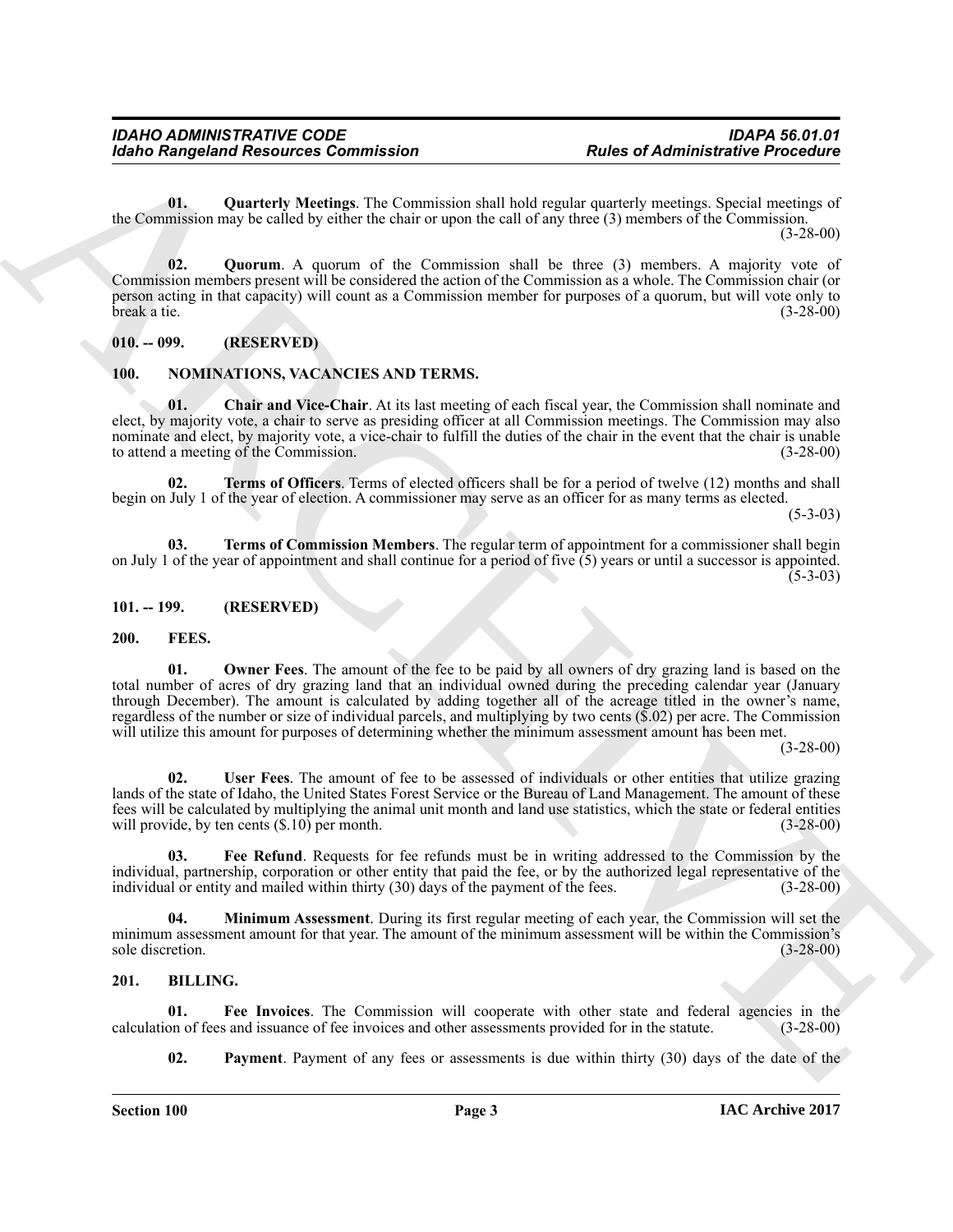#### *IDAHO ADMINISTRATIVE CODE IDAPA 56.01.01 Idaho Rangeland Resources Commission*

issuance of the fee invoice or assessment notice. (3-28-00)

### <span id="page-3-0"></span>**202. EXEMPTION AFFIDAVITS.**

Reader Principal Resources Commission<br>
Hotel of Administrative in Contract Inc.<br>
Hotel December 2007<br>
Hotel of Administrative inc.<br>
ARCHIVED,<br>
ARCHIVED,<br>
ARCHIVED,<br>
ARCHIVED,<br>
ARCHIVED,<br>
ARCHIVED,<br>
ARCHIVED,<br>
ARCHIVED,<br>
AR Owners of private grazing lands seeking exemption from payment of owner fees must file affidavits within thirty (30) days of the date of the issuance of the fee invoice or assessment notice. An affidavit seeking exemption must only be filed one (1) time. Filed affidavits will remain in force and effect until revoked in writing. (3-28-00)

<span id="page-3-1"></span>**203. -- 999. (RESERVED)**